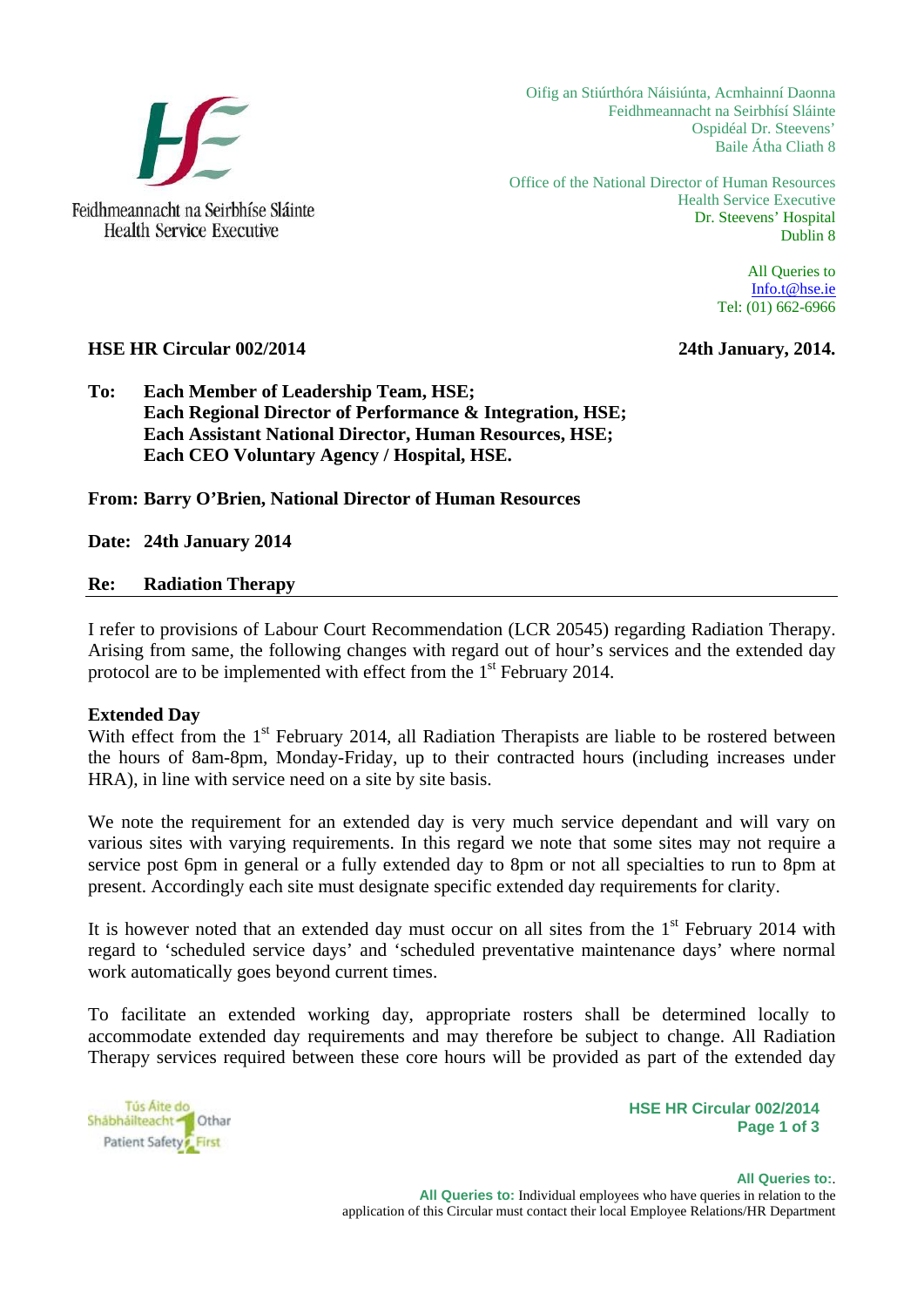arrangements, however, as part of the extended day local Radiotherapy Management shall decide what services are appropriate for an extended day up to 8pm on a site by site basis.

Local engagement and where required national engagement shall continue to develop and clearly establish what exact extended day services shall be provided going forward, including the development of an appropriate protocol, which shall issue shortly by HSE CERS to the system to assist this process on the various sites.

## **Additional Hours**

It should also be understood that while the contents of this circular deal with the issue of the extended day (Monday – Friday,  $8am - 8pm$ ) and out of hours payments, the provisions of the PSSA (Haddington Road Agreement) at clause 2.4 also provided for an increase in standard working hours since July 2013 complimentary to this process. In this regard it is essential that said extra hours are utilised effectively and efficiently.

## **Core Hour Remuneration Rates**

LCR20545 confirms that the €1800 Allowance shall continue for those currently in receipt of same however retention of this allowance shall be for existing beneficiaries and new beneficiaries up to the 31<sup>st</sup> December 2013 only. This shall not apply to new entrants from the 1<sup>st</sup> January 2014.

Consistent with PSSA (Haddington Road Agreement) no extra or additional payments can occur during core hours worked up to 8pm as part of an extended day.

# **Out of Hours Pay Rates Monday to Friday with regard to extended day**

The system of fee per case which has heretofore applied ceases up to the 8pm where an extended day is introduced in line with service need.

Accordingly the introduction of an extended day removes on-call payments before 8pm on the days an extended day has been designated and rostered.

There may be occasions with the introduction of an extended day where staff are required to remain on duty beyond normal finishing times to maintain service delivery and in such instances consideration for same shall be addressed locally ideally through the availability of TOIL etc.

We note the designation of extended day requirements will vary and where no extended day is required current on-call payments shall continue until the  $31<sup>st</sup>$  May 2014 whereupon hourly rates shall apply from the  $1<sup>st</sup>$  June 2014 and further communication shall issue in this regard.

It should be clearly understood that the weekly hours of all Radiation Therapists have been increased in line with the provisions of the PSSA and the availability of such extra hours should be utilised to the maximum extent feasible to accommodate the provisions of the extended day.



**HSE HR Circular 002/2014 Page 2 of 3**